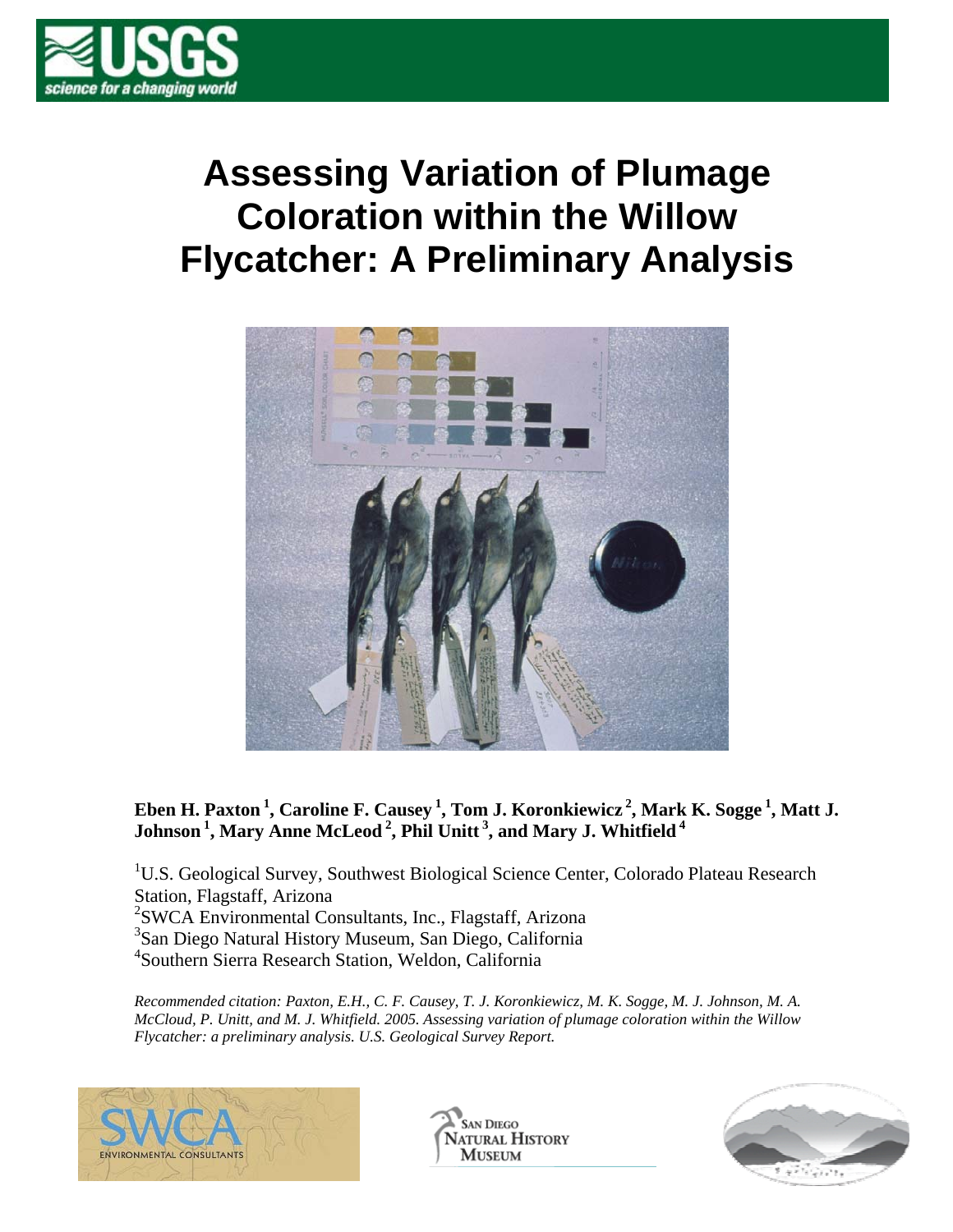# **Executive Summary**

We present a preliminary analysis evaluating the potential use of a Minolta Colorimeter to quantify plumage coloration variation in the Willow Flycatcher. A colorimeter is a device that measures the color of an object, such as a bird's plumage, and produces a standardized value that can be analyzed statistically. Over the 2004 breeding season, we captured and measured 93 Willow Flycatchers of three subspecies at seven sites, and measured the plumage coloration on the head and the back. Although the resulting dataset was limited in terms of geographic distribution and sample size, preliminary analysis revealed that the colorimeter can detect substantial plumage variation within the Willow Flycatcher subspecies, and significant differences among the subspecies. Furthermore, preliminary modeling suggests colorimeters have the potential to be a powerful tool in assigning subspecies status to individuals of unknown origin (i.e., migrants, wintering flycatchers), but additional sampling is needed before it can be used for this purpose.

## **Introduction**

The Willow Flycatcher (*Empidonax traillii*) is a Neotropical migrant that breeds across much of the conterminous United States and southern Canada, and winters from central Mexico south to northern South America. The Willow Flycatcher is a polytypic species, with four subspecies commonly recognized: *E. t. traillii*, ranging east of the northern Rocky Mountains; *E. t. adastus*, ranging across the northern Rocky Mountains and Great Basin; *E. t. brewsteri*, found west of the Sierra Nevada and Cascade Mountains along the Pacific Slope; and *E. t. extimus*, the Southwestern Willow Flycatcher, which breeds across the southwest (Fig. 1). The division of the flycatcher into subspecies reflects variation in morphology partitioned within specific geographical areas. In particular, variation in plumage coloration is the most reliable method for distinguishing the four subspecies (Unit 1987). However, these plumage coloration differences are subtle (Hubbard 1987, 1999), and identifying the subspecies of a flycatcher requires a skilled taxonomists carefully comparing unknown individuals with voucher specimens from each subspecies.

In 1995 the Southwestern Willow Flycatcher was declared an endangered species (USFWS 1995), increasing interest in the ability to identify Willow Flycatchers to subspecies. Methods for identifying subspecies in a non-lethal manner are needed to help refine the geographic boundary of the endangered subspecies, identify individuals of unknown origin found on the wintering grounds, and identify important migration routes of the southwestern subspecies. To date, research on genetic (Paxton 2000), song (Sedgwick 2001), and biometric (Paxton, unpub. data) variation has confirmed the morphologically-derived subspecies designations, and these approaches show varying levels of promise in assigning individuals of unknown origin to a particular subspecies. However, none of these techniques is a panacea in terms of identifying the subspecies of all individuals of unknown origin, and there is some disagreement among techniques. Therefore, another tool is needed that can either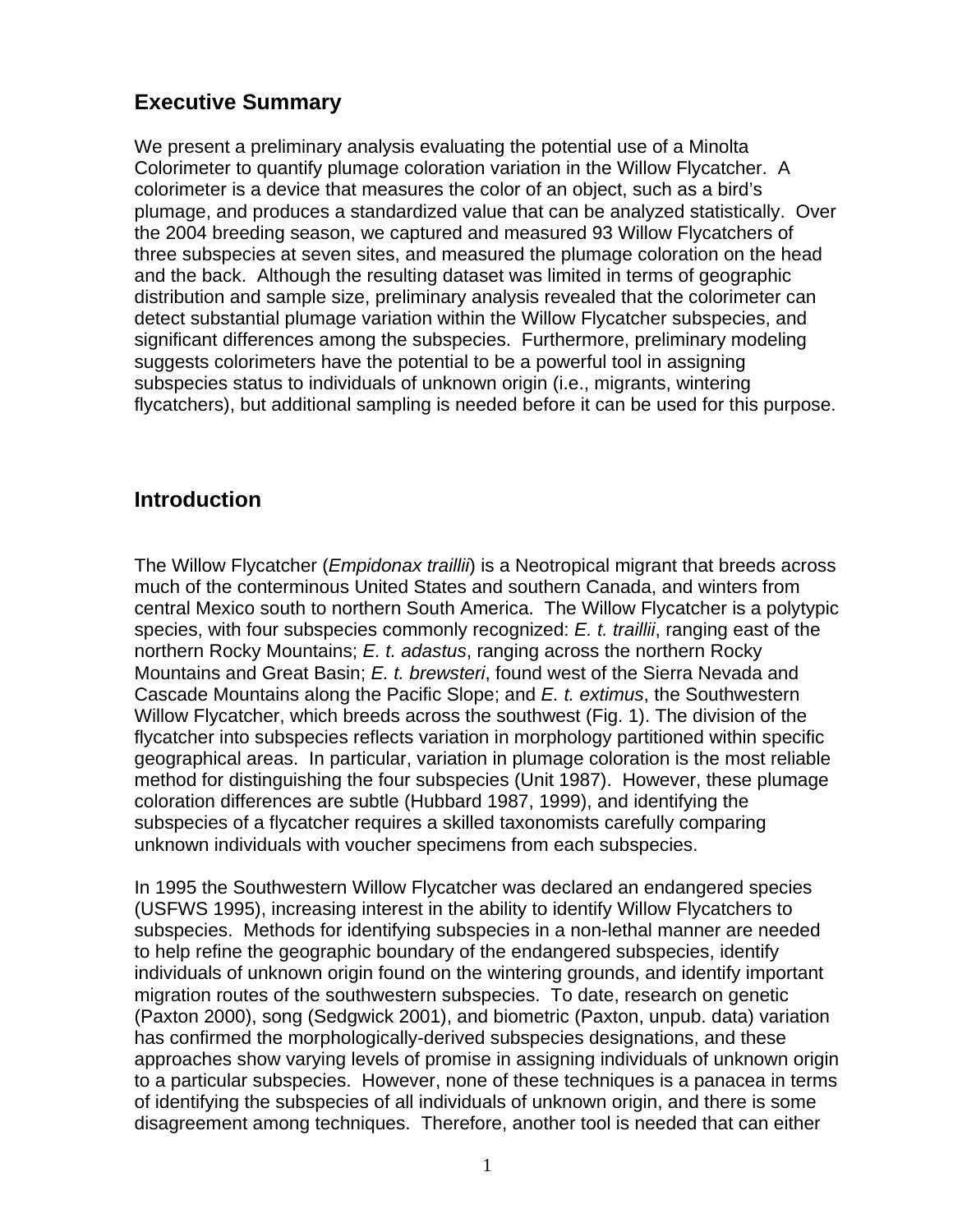provide better results or can be used in conjunction with the existing techniques to improve classification accuracy.

A new tool for avian research, the electronic colorimeter, has recently been described as a reliable method for characterizing plumage coloration differences in birds (Figuerola et al. 1999). A colorimeter measures the color and lightness (lightness, saturation, and hue) of an object (e.g., feathers), and provides a standardized value of that color that can be compared across individuals. Figuerola et al. (1999) concluded that the colorimeter was able to discriminate Blue Tit (*Parus caeruleus*) plumage differences by age, sex, and location. More recently, Unitt (unpub. data) found that a colorimeter could differentiate among museum specimens of the Willow Flycatcher's subspecies. Our current study extends Unitt's initial work by evaluating variation in the plumage coloration of living flycatchers measured in the field. Measurements were collected opportunistically in 2004, and the results presented in this report represent a preliminary analysis to assess the colorimeter's performance in the field. In particular, we present an analysis of the variation across three of the four subspecies, explore the degree of differences, evaluate the power of the colorimeter to predict subspecies, and discuss future research needed to evaluate the full potential of this technique.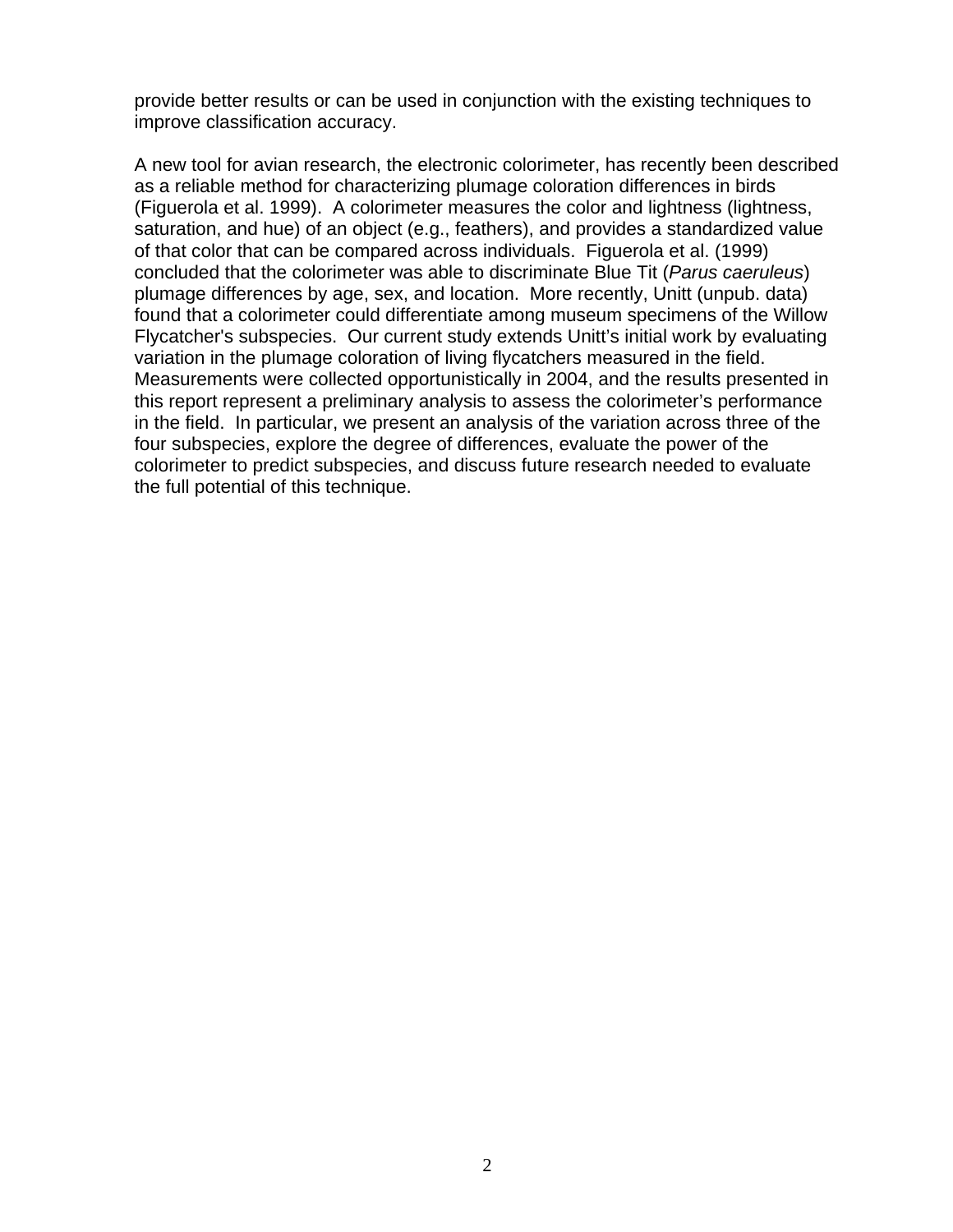## **Methods**

#### *Study sites and field methods*

In 2004, we captured and measured plumage color of resident breeding flycatchers at six sites within the ranges of three subspecies (Fig. 1, Table 1). In addition, migrants were captured and measured along the Lower Colorado River at Imperial NWR, Arizona (Fig. 1, Table 1).

All flycatchers were caught in mist nets, either passively or via target netting, as part of ongoing studies (see Johnson et al. 2002, Koronkiewicz et al. 2005, Newell et al. 2005). With the flycatcher held securely in the hand, the colorimeter was placed firmly against the bird on



**Figure 1**: Range of Willow Flycatcher subspecies (blue lines) and location of sites where flycatchers were sampled for this study.

the crown and a measurement of the plumage coloration recorded. After each measurement, the colorimeter was lifted away from the bird, then placed back onto the same spot for a total of eight independent measurements. This process was repeated to gather eight similar readings from the back (the interscapular region

between the wings) of each individual. The entire process, including banding, took less than five minutes.

We used a Konica Minolta Chroma Meter CR-400 colorimeter. This instrument is ideal for field work as the device is easily controlled by one hand (see Fig. 2). The colorimeter measures differences in chromaticity and lightness, which are represented in CIELAB (Commission Internationale de L'Eclairages) 3 dimensional color space and denoted as "L\*", "a\*", and "b\*." A color has three components: lightness, saturation, and hue. The value "L\*" denotes how light or dark the color is (lightness), while "a\*" and "b\*" together indicate color directions (saturation and hue) in twodimensional space. An increase in a\* indicates more red, while a decrease indicates a movement to green; an increase in b\* is an increase in yellow, while a decrease in b\* indicates a move toward blue.



**Figure 2**: Measuring a Willow Flycatcher's back color with a Minolta Colorimeter.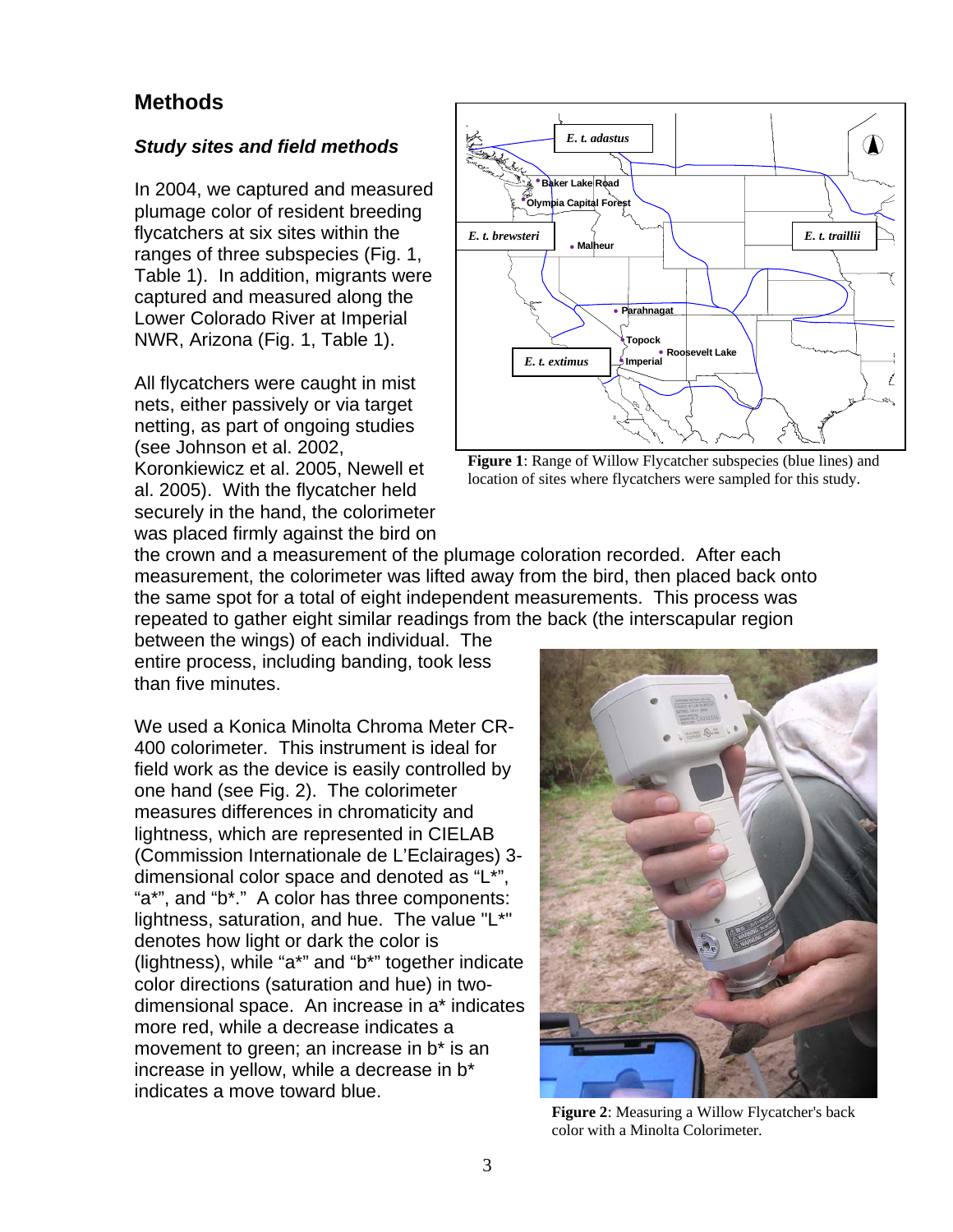#### *Statistical Analysis*

Every individual flycatcher had 16 measurements taken: eight replicate measurements of the crown, and eight replicate measurements of the back. We first checked for, and removed, obvious misreadings, which were defined as color values four or more standard deviations from the majority of readings. Misreadings were rare and did not result in the exclusion of any individuals from the analysis. We then chose the five (of eight) color measurements closest to their averaged value; these remaining five readings for each body location (crown and back) were averaged for L\*, a\*, and b\*, and those averages used in the subsequent analysis. Thus, for each flycatcher measured we had six variables: the three color values  $(L^*, a^*, B^*)$  for both the crown and back.

Willow Flycatchers molt once (possibly twice) on their wintering grounds (Unitt 1987, Pyle 1997, USGS, unpub. data). Feather fading, primarily from exposure to ultraviolet radiation, changes plumage coloration and lightness over the course of a year. To address whether feather fading and wear had an effect on L\*, a\*, and b\* values, we regressed each variable against measurement date to evaluate whether there was a significant change in color values over time.

We used a MANOVA to test for differences among subspecies, considering all six variables simultaneously, with Bonferroni post-hoc multiple comparison tests to evaluate the level of effects for all pairwise comparisons. Separate ANOVA's were used to evaluate the power of each of the six variables to distinguish the subspecies.

We used a Canonical Discriminant Analysis to represent the linear relationship of the colorimeter variables by subspecies in multivariate space. We also evaluated a nonlinear model, Neural Network analysis, as a different approach for predicting subspecies of individual flycatchers. Neural Network Analysis is a powerful method for looking at non-linear, additive relationships, with a high degree of interconnection between values (Mi et al. 2004). We excluded two randomly chosen individuals from each subspecies prior to building the model; these were withheld to later test the predictive model.

We used a standard power analysis to evaluate the sample size needed to detect significant differences between subspecies with alpha  $= 0.05$  and beta  $> 0.8$ . To determine the sample size needed to detect most of the plumage coloration variation within a breeding site, we used a resampling (with replacement) simulation program to assess the mean variation captured with a varying sample size of n  $(n = 3$  to 25); as sample size increases, variation should stabilize. The sample size where the variance begins to stabilize was selected as the target sample size for future sampling at breeding sites. The values collected in 2004 from each of the three subspecies were used to evaluate target sample size.

We used SPSS (v. 12) for the MANOVA analysis and JMP (v. 5) for all other analyses. The resampling simulation program was written using the Excel spreadsheet add-in Poptools. Statistical significance was accepted at P < 0.05.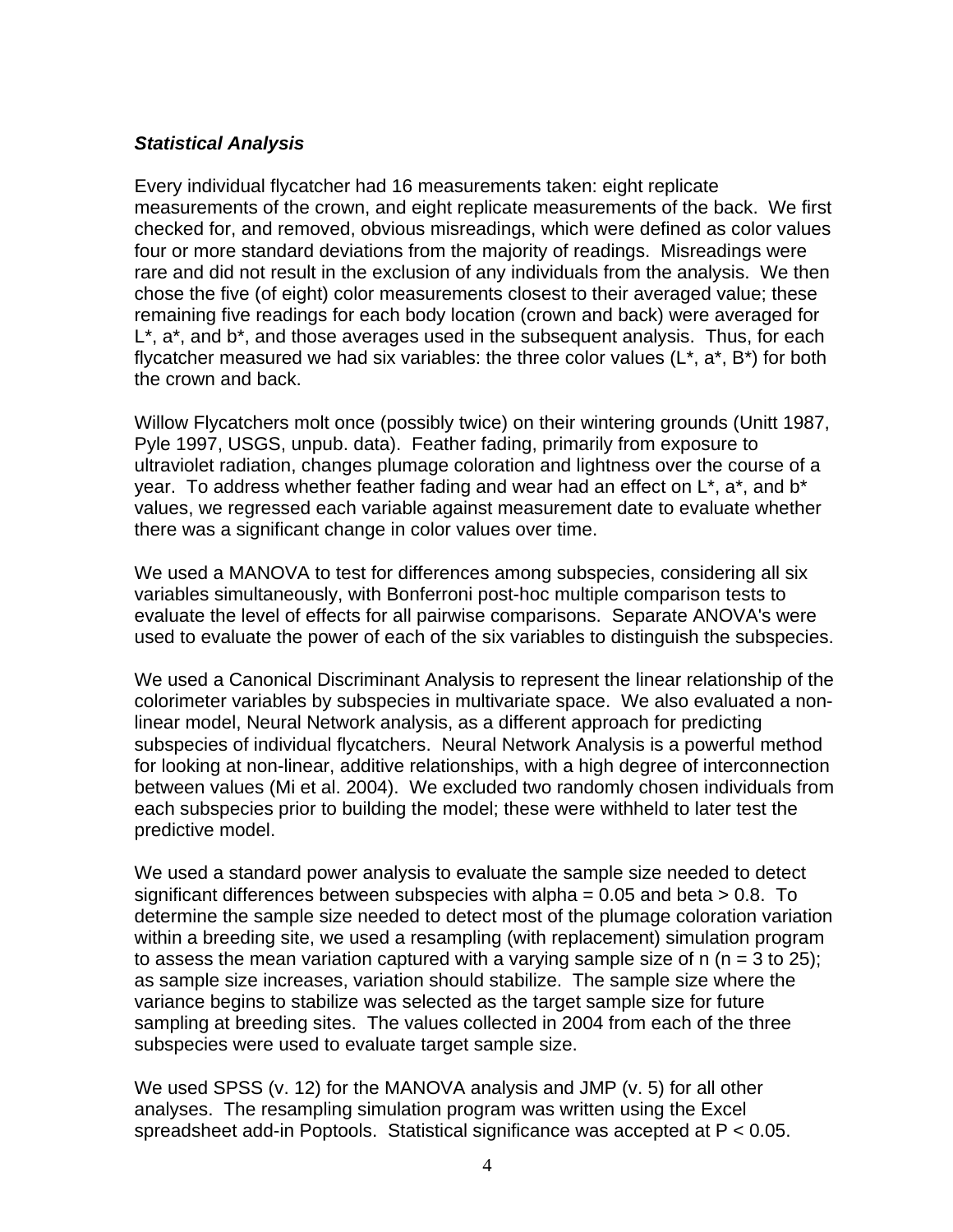# **Results**

Ninety-three adult Willow Flycatchers were captured and measured between May 15 and August 6, 2004 (Table 1). One to three breeding sites per subspecies were sampled, but in general only one site from each subspecies had a relatively large sample size.

| <b>SUBSPECIES</b> | <b>SITE</b>                 | <b>STATE</b> | <b>SAMPLE</b><br><b>SIZE</b> | <b>RANGE OF</b><br><b>DATES</b> |
|-------------------|-----------------------------|--------------|------------------------------|---------------------------------|
| E. t. adastus     | <b>Malheur NWR</b>          | <b>OR</b>    | 25                           | June 8 - June 11                |
| E. t. brewsteri   | <b>Baker Lake Road</b>      | <b>WA</b>    | 20                           | June 15 - June 17               |
|                   | <b>Olympia State Forest</b> | <b>WA</b>    | 5                            | June 14                         |
|                   | Roosevelt Lake              | AZ           | 31                           | May 21 - August 1               |
| E. t. extimus     | <b>Topock Marsh</b>         | <b>AZ</b>    | 5                            | June 23 - August 6              |
|                   | Pahranagat NWR              | <b>NV</b>    | 3                            | May 15 - May 16                 |
| migrants          | <b>Imperial NWR</b>         | AZ           | 4                            | June 10 - June 11               |

**Table 1**: Summary of flycatchers measured with the Minolta Colorimeter, showing subspecies, site, state, sample size (number of birds) and period that sampling was conducted.

#### *Feather fading*

We measured different flycatchers throughout the entire season at only one site, Roosevelt Lake (Table 1), and evaluated feather fading at this site only. Three color values showed significant change over time: the "a\*" values for both the crown and back and the "b\*" value for the crown (a\* crown: R-squared =  $0.456$ , P<0.001; a\* back: R-squared = 0.183, P = 0.016; b\* crown: R-squared = 0.151, P = 0.031; Fig. 3). The statistically significant changes are relatively small and the overall color remains essentially the same. However, because of this evidence that the colors change detectably over time, we excluded individuals from all sites measured after July 1 from any further analysis; re-running the regressions with the truncated data indicated non-significant change from May 21 to July 1 at Roosevelt Lake, although the resulting sample size is small.



**Figure 3**: Plumage coloration significantly changes over time for three of the six values measured on Willow Flycatchers at Roosevelt Lake. Thirty-one individuals measured from May 21<sup>st</sup> to August 1<sup>st</sup> (X-axis) showed significant change for (A) "a\*" on the crown, (B) "a\*" on the back, and (C) "b\*" on the crown.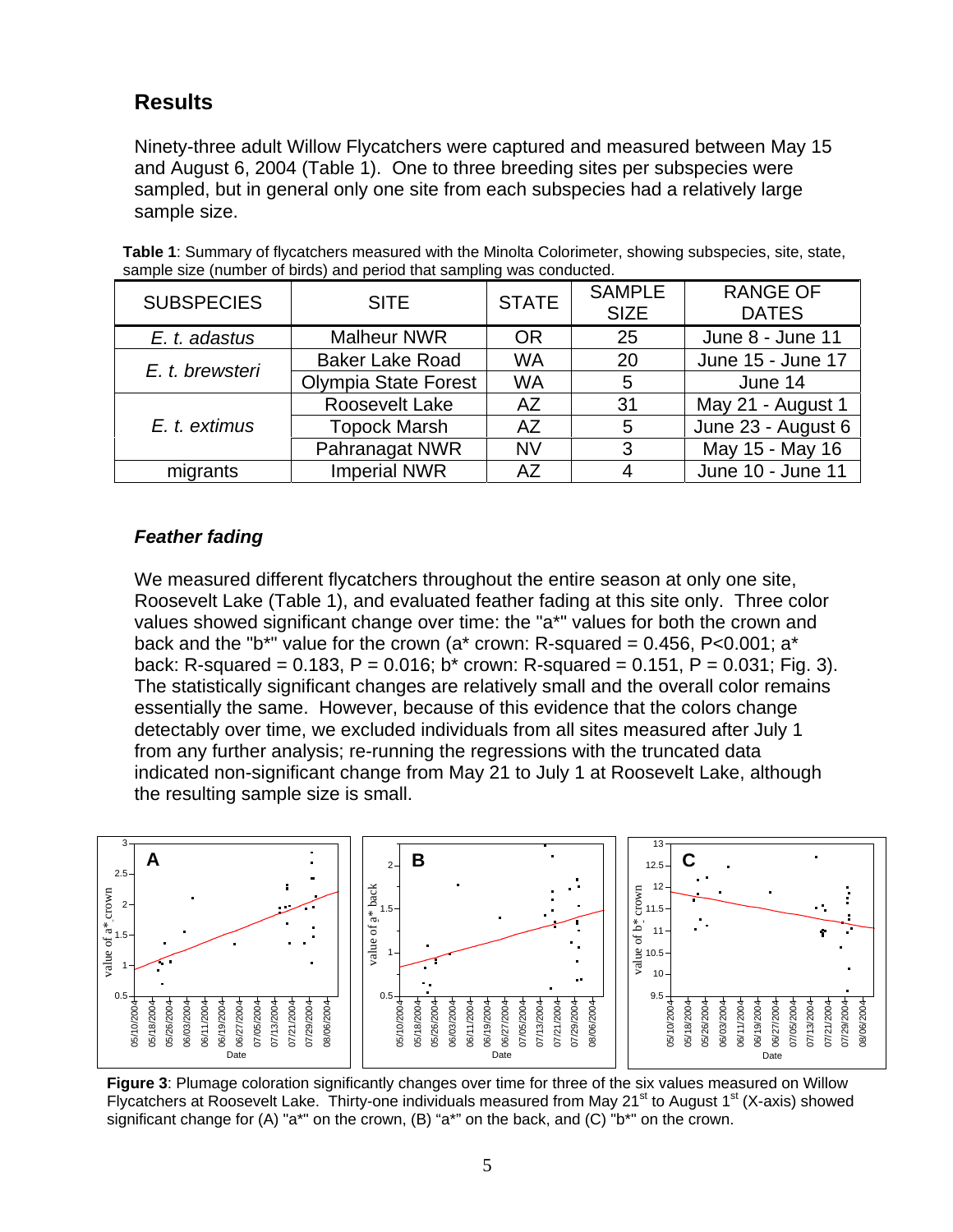#### *Differences among subspecies*

Using a MANOVA Pillai's Trace test, we tested for differences among the mean colorimeter values of the three subspecies (Table 2), after assuring normality and homogeneity of variance. The MANOVA indicated large differences among the mean values of the three subspecies ( $F_{12,118} = 9.427$ ,  $P < 0.001$ ), and subsequent ANOVA's run on each variable suggest that all but "b\* back" are significantly different among the three subspecies (Table 3). Although five of the six variables differed among subspecies, there was considerable overlap (as indicated by the low R-square values; Table 3); in most cases a single variable could not discriminate amongst all three subspecies (Fig. 4). This indicates that the most powerful method for analyzing these data is the simultaneous consideration of all variables via multivariate analyses.

|                                                                                                                                                 | $N^*$<br>Subspecies<br>95% C.I.<br>Mean<br>Measurement |                 | Minimum - Maximum |       |               |                |
|-------------------------------------------------------------------------------------------------------------------------------------------------|--------------------------------------------------------|-----------------|-------------------|-------|---------------|----------------|
| Crown                                                                                                                                           | $\mathsf{L}^\star$                                     | E. t. adastus   | 25                | 26.86 | 26.09-27.64   | 23.61-34.36    |
|                                                                                                                                                 |                                                        | E. t. brewsteri | 25                | 24.06 | 23.28-24.83   | 21.45-26.11    |
|                                                                                                                                                 |                                                        | E. t. extimus   | 16                | 27.27 | 26.29-28.24   | 23.74-29.27    |
|                                                                                                                                                 | $a^*$                                                  | E. t. adastus   | 25                | 1.07  | $0.91 - 1.23$ | $-0.10 - 1.75$ |
|                                                                                                                                                 |                                                        | E. t. brewsteri | 25                | 1.41  | 1.26-1.57     | $0.60 - 1.90$  |
|                                                                                                                                                 |                                                        | E. t. extimus   | 16                | 1.38  | 1.18-1.57     | $0.69 - 2.83$  |
|                                                                                                                                                 | $b^*$                                                  | E. t. adastus   | 25                | 10.45 | 10.02-10.87   | 8.41-14.71     |
|                                                                                                                                                 |                                                        | E. t. brewsteri | 25                | 10.92 | 10.50-11.34   | 9.28-12.60     |
|                                                                                                                                                 |                                                        | E. t. extimus   | 16                | 11.47 | 10.94-12.0    | 9.61-12.68     |
| <b>Back</b>                                                                                                                                     | L*                                                     | E. t. adastus   | 25                | 31.40 | 30.75-32.05   | 27.06-35.64    |
|                                                                                                                                                 |                                                        | E. t. brewsteri | 25                | 29.81 | 29.16-30.46   | 26.87-32.12    |
|                                                                                                                                                 |                                                        | E. t. extimus   | 16                | 32.74 | 31.93-33.56   | 30.28-37.95    |
|                                                                                                                                                 | $a^*$                                                  | E. t. adastus   | 25                | 0.80  | $0.68 - 0.93$ | $-0.12 - 1.51$ |
|                                                                                                                                                 |                                                        | E. t. brewsteri | 25                | 1.03  | $0.91 - 1.16$ | $0.59 - 1.54$  |
|                                                                                                                                                 |                                                        | E. t. extimus   | 16                | 1.02  | $0.87 - 1.18$ | $0.53 - 2.38$  |
|                                                                                                                                                 | b*                                                     | E. t. adastus   | 25                | 13.50 | 12.90-14.10   | 8.98-15.73     |
|                                                                                                                                                 |                                                        | E. t. brewsteri | 25                | 13.80 | 13.20-14.40   | 11.05-16.41    |
|                                                                                                                                                 |                                                        | E. t. extimus   | 16                | 14.37 | 13.62-15.13   | 7.75-16.92     |
| * 23 E. t. extimus individuals measured after July 1 were excluded from general analysis due to issues of<br>feather pigment fading (see text). |                                                        |                 |                   |       |               |                |

|  | Table 2: Observed colorimeter values for each variable by subspecies, including sample size, mean |  |
|--|---------------------------------------------------------------------------------------------------|--|
|  | value, 95% confidence interval, and minimum and maximum values recorded.                          |  |

**Table 3:** R-square and P-values for each variable from ANOVA tests of significance among subspecies

| Variable |      | crown       | back |                |  |
|----------|------|-------------|------|----------------|--|
|          |      | P Value     |      | <b>P</b> Value |  |
| -        | 0.37 | P < 0.001   | 0.34 | P < 0.001      |  |
| a*       | 0.15 | $P = 0.006$ | 0.12 | $P = 0.02$     |  |
| h*       | 0.13 | $P = 0.013$ | 0.05 | $P = 0.201$    |  |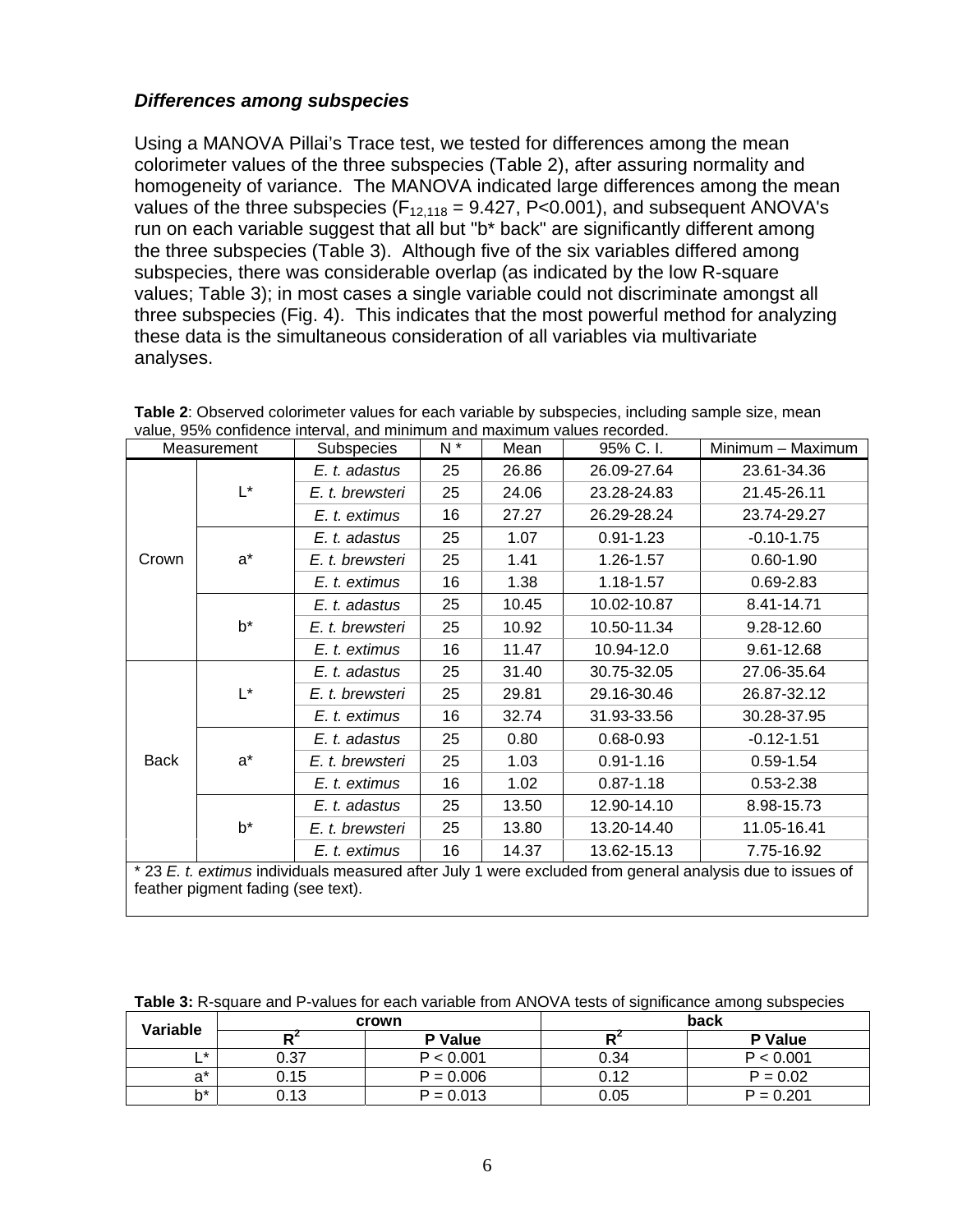

**Figure 4:** Box plots showing the range of values for each color variable (L\*, a\*, b\*) measured from the crown and back of Willow Flycatchers, grouped by subspecies. We used a Bonferonni post-hoc test to detect differences among the subspecies for each value denoted by the letters. Boxplots for each value with different letters indicate differences between the subspecies at the P<0.05 level.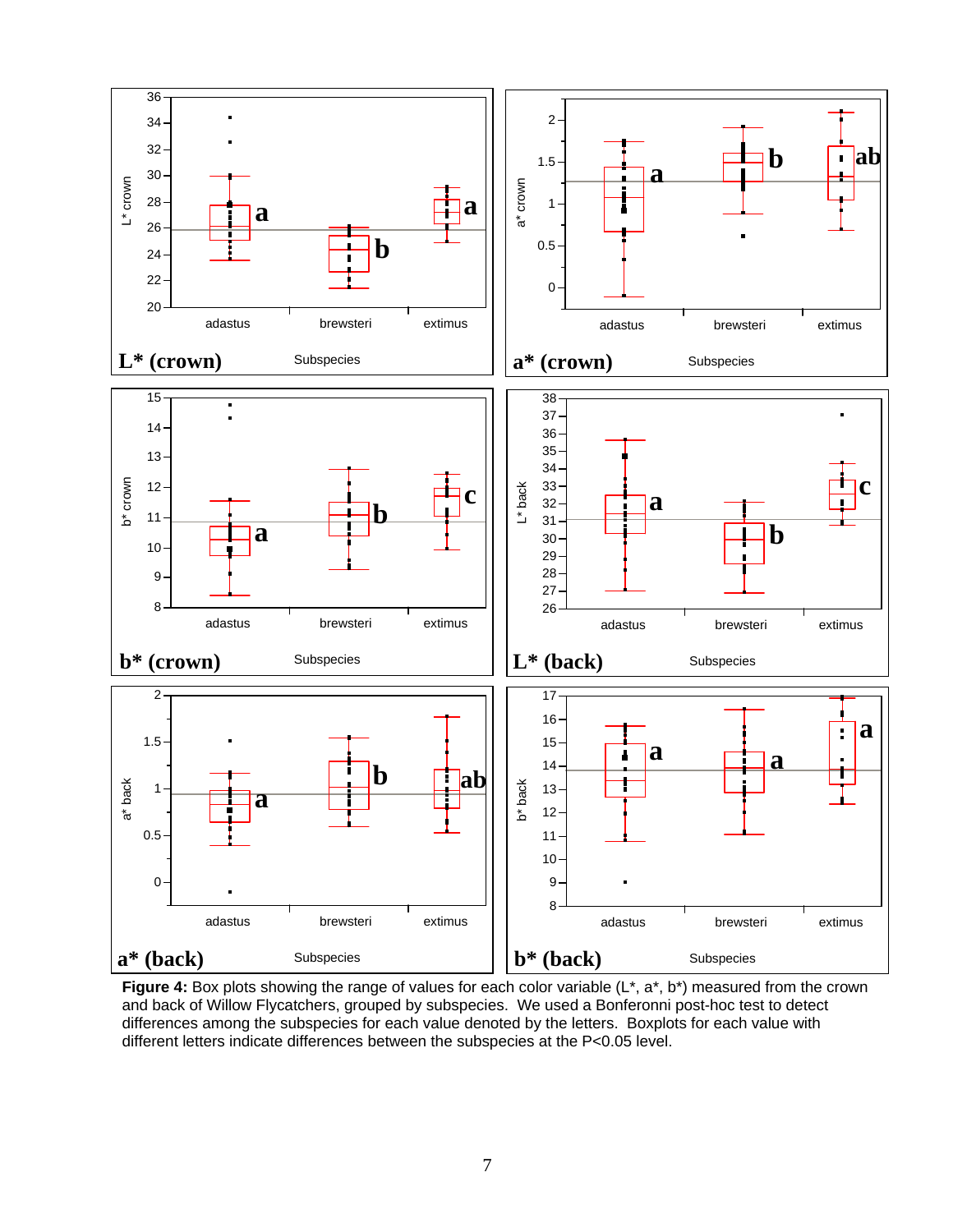#### *Predictive models*

To examine the power of the colorimeter to predict subspecies status of Willow Flycatchers of unknown subspecies origin, we considered two multivariate models: a linear model (Canonical Discriminant Analysis) and a non-linear model (Neural Network Analysis). The Discriminant Analysis indicated strong separation of the three subspecies (Figure 5), but with a misclassification rate of 17% indicative of overlap among individuals of the subspecies.

Because relationships among variables may not be linear, we assessed the power of a non-linear model, the Neural Network Analysis. We developed a simple four-node Neural Network model based on 91% of the data (excluding two individuals randomly chosen from each of the three subspecies for testing the model). The analysis developed a model with an R-square value of 0.997 and a misclassification rate of zero. However, when we applied the six individuals withheld to test the model,



**Figure 5:** Canonical Discriminant Analysis showing the significant differences among the three subspecies in ordination space. The "+" indicates mean for each subspecies; colored circles represent 95% confidence intervals; dots represent individual flycatchers color coded t o represent which subspecies it was sampled from.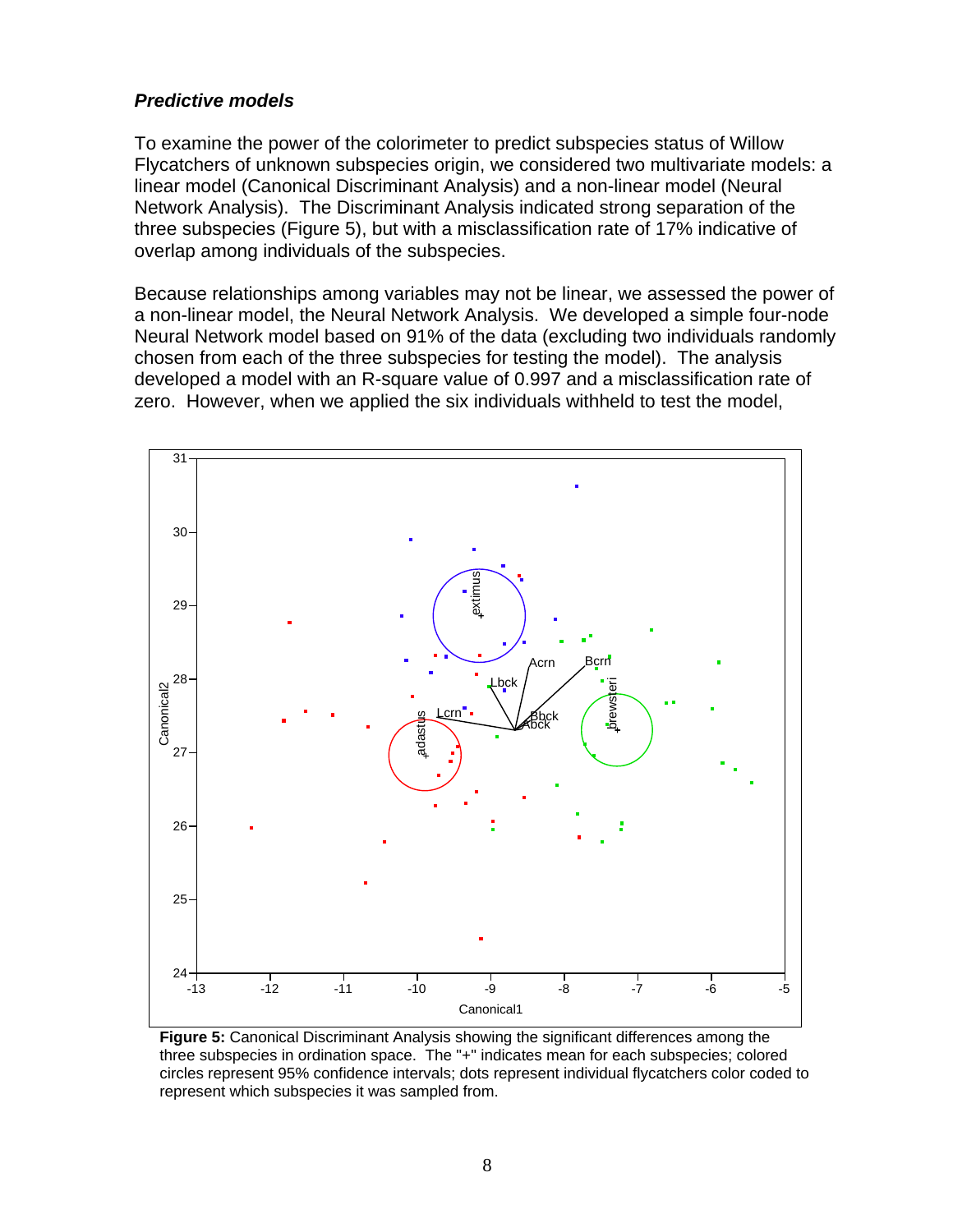one was incorrectly classified, and another could not be placed within a subspecies with high confidence, resulting in a misclassification rate of 33%. This poor performance is not surprising given that the model was built on a very small data set, and the results suggest we could expect a much more robust model with a larger sample size. Although the model requires more extensive development, we ran the values from the four migrants captured at Imperial NWR through the model. The results tentatively suggest that two were from the range of *E. t. adastus*, and two were from the range of *E. t. brewsteri*.

#### *Power analysis*

We used the variance in the 2004 colorimeter data to estimate (a) how many flycatchers we need to sample from a breeding site to capture most of the coloration variation present at the site, and (b) how many individuals from each subspecies we need to sample to detect differences in plumage coloration among subspecies. Our resampling simulations suggest that samples of 15-20 individuals captured most of the variation within a site, and future sampling efforts should use this number as the minimum sample size target for breeding sites. To differentiate among subspecies, a power analysis indicated that a sample size of 40 individuals from each subspecies is the maximum size needed to detect significant differences if they exist.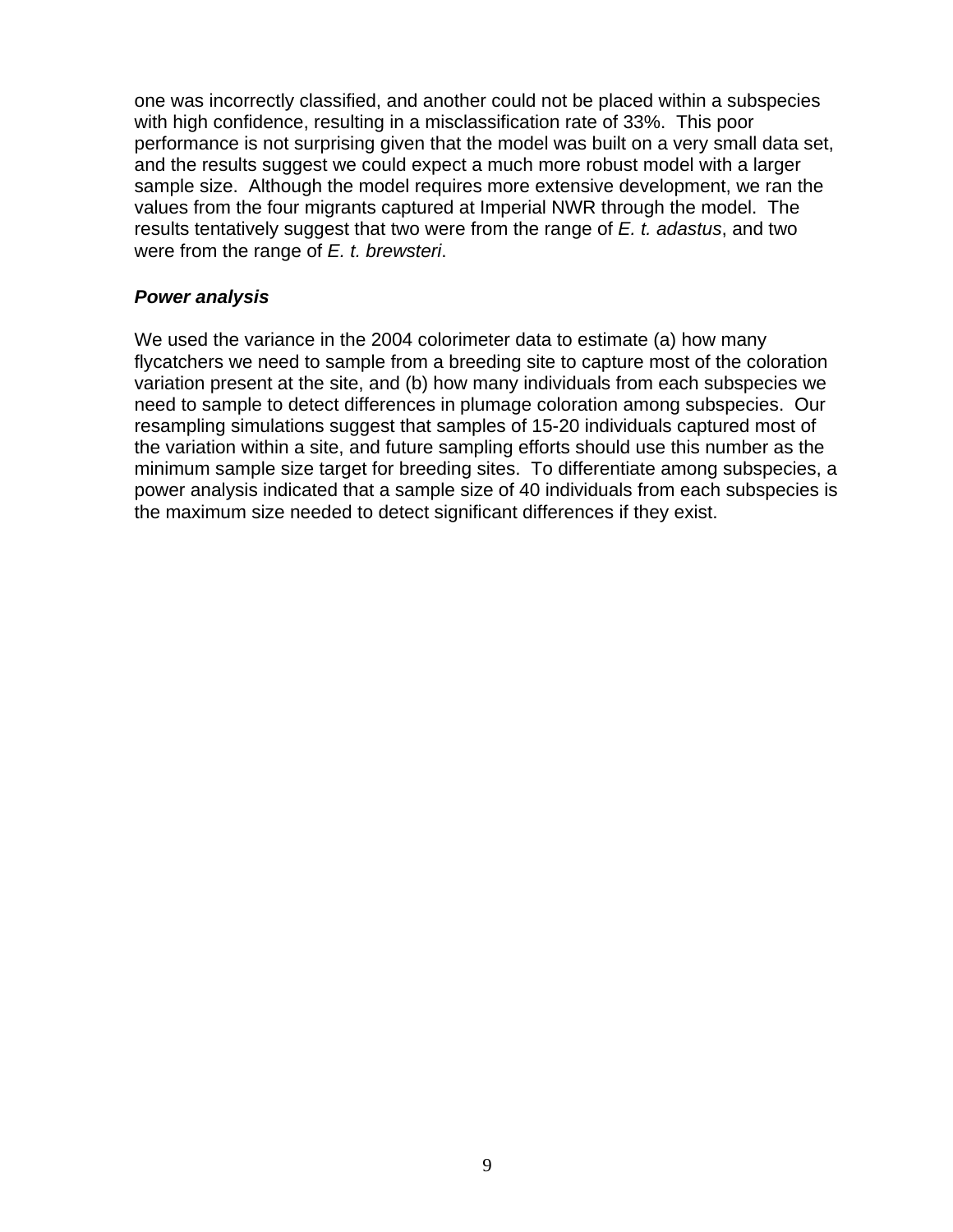## **Discussion**

Although limited and somewhat opportunistic, our colorimeter sampling of flycatchers in 2004 was adequate to allow us to evaluate the feasibility of the colorimeter to discriminate among subspecies and predict subspecies status of unknown individuals. However, the size and geographic scope of this dataset is far from complete, and more sampling is needed before the technique can be widely employed in flycatcher research, management, and conservation efforts.

#### *Feather Fading*

The confounding effects of feather fading may present a limitation in the use of this technique, although those variables that showed significant fade contributed the least to separating the subspecies. One solution is to limit sampling to the beginning of the season, as we did in this study. However, this may not be practical in all cases, and would limit present application of this model to samples collected at other key times of the annual cycle, such as fall migration and wintering grounds. Another option would be to stratify the analysis over the course of the breeding season, but that may entail problematic reductions in sample size. A preferable solution is to develop a correction equation for fading that would be applied to all individuals depending on when they are captured and measured. While this could easily be derived for the Roosevelt Lake population, we do not know whether fading occurs at differing rates for different subspecies/populations. For example, Pacific Northwest populations may be exposed to substantially less ultraviolet radiation than southwestern populations, because of differing weather patterns, and may fade more slowly than southwest populations. On the other hand, more northern-breeding flycatchers are exposed to more ultra-violet radiation due to the longer day lengths in the summer. Ultimately, there is a need to evaluate fading in flycatchers across the breeding range to find a correction for these changes.

#### *Differences among the subspecies*

Even with relatively small sample sizes, we found large differences among the three subspecies in the mean values of five of the six colorimetery variables. Although this demonstrates the strength of the technique, additional thorough and carefully planned sampling is needed. One weakness of the current data set is that only one site from each subspecies' range had a sample size larger than five. Thus, we are essentially evaluating the difference among the three large sites to determine subspecies differences, and we therefore cannot clearly distinguish site vs. subspecies effects. For the full utility of this technique to be realized, and for it to be used with confidence, more sampling is needed. Multiple breeding sites from each subspecies need to be sampled so that we can assess how much of the variation is due to individuals, how much is explained by different breeding populations, and how much is the result of differences among the subspecies. We believe there should be at least three populations from each subspecies, specifically targeted to have the largest geographic scope possible to adequately describe within-subspecies variation.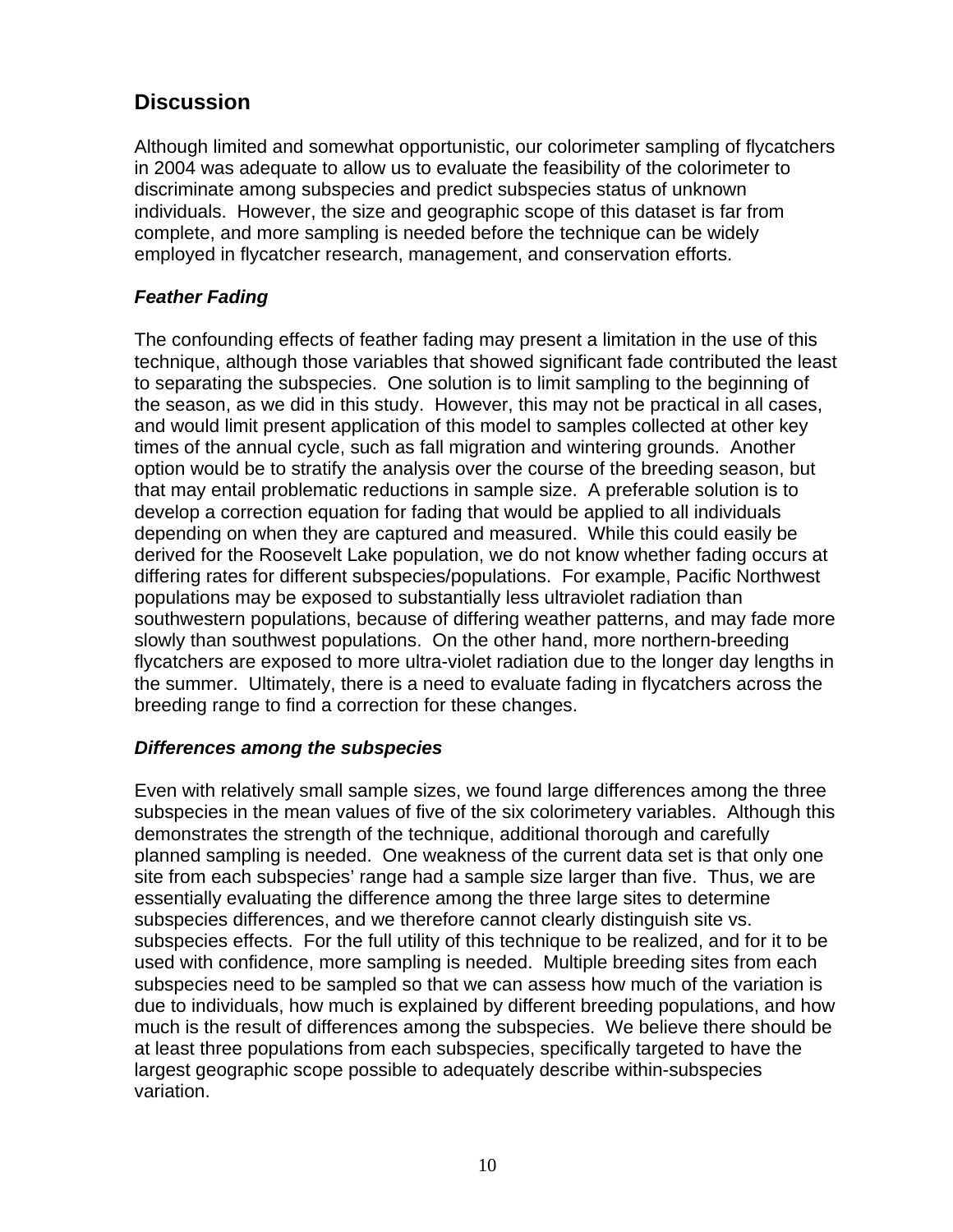#### *Assigning subspecies to unknown individuals using predictive models*

Although we found strong differences among the mean colorimeter values of each subspecies, there is enough overlap in values among subspecies to make building predictive models difficult. Powerful linear models, such as the Canonical Discriminant Analysis that we used, showed strong differences but incorrectly "predicted" 15% of individuals used to build the model. While the result of the Discriminant Analysis is better than random, it does not provide high-confidence accuracy. The accuracy of this Discriminant analysis probably would not improve appreciably with additional samples as the degree of overlap among individuals would stay the same or even increase. However, Discriminant analysis can only evaluate linear relationships among the colorimeter values, and it is not known whether the relationships are linear. A powerful, non-linear alternative model is Neural Networks. Using our simple Neural Network model, most individuals could be assigned to a subspecies. This model was trained on a very small data set, and will become more powerful and accurate with additional data. Unfortunately, Neural Networks are a "black box" analysis, and the relationships that form the predictive model are difficult to determine. For this reason, it is essential that Neural Network models be validated with a robust sub-sample to fully challenge the model. Nonetheless, Neural Networks hold the promise of highly accurate assignment of individuals of unknown origin, and should improve as sample size increases.

Despite the encouraging results that a colorimeter could be used to predict subspecies status of individuals, it is critical to note that this preliminary model building was based on a very small, geographically-limited data set. Many more individuals must be sampled and models refined before colorimetry-based predictions can be made reliably on migrants and wintering birds, and for evaluating subspecies boundaries.

#### *Conclusions and recommendations for future work*

Analysis of the 2004 data strongly indicates that the colorimeter is a promising tool for separating subspecies of the Willow Flycatcher. Therefore, we believe that our results warrant an expanded effort to collect the measurements needed to fully evaluate the utility of the colorimeter. Specifically, we recommend the following *minimum* sampling effort for 2005:

**1) Differences among subspecies** – Each subspecies ranges over a large geographical area, so it is likely that there are differences in the plumage coloration within the range of each subspecies. An essential part of evaluating the degree of differences *among* the subspecies is to assess the degree of variation *within* each subspecies. To accomplish this, we recommend obtaining samples from *at least*  three breeding sites within each subspecies' core range, selected to have the largest geographic spread possible yet avoiding boundary edges. Power analyses suggest that a target of 15-20 individuals from each breeding location (or clusters of geographically-proximate sites) is needed to capture the variance in plumage coloration present at those populations. Such sampling should provide statistical power to detect differences among the subspecies, and possibly population-level differences within a subspecies.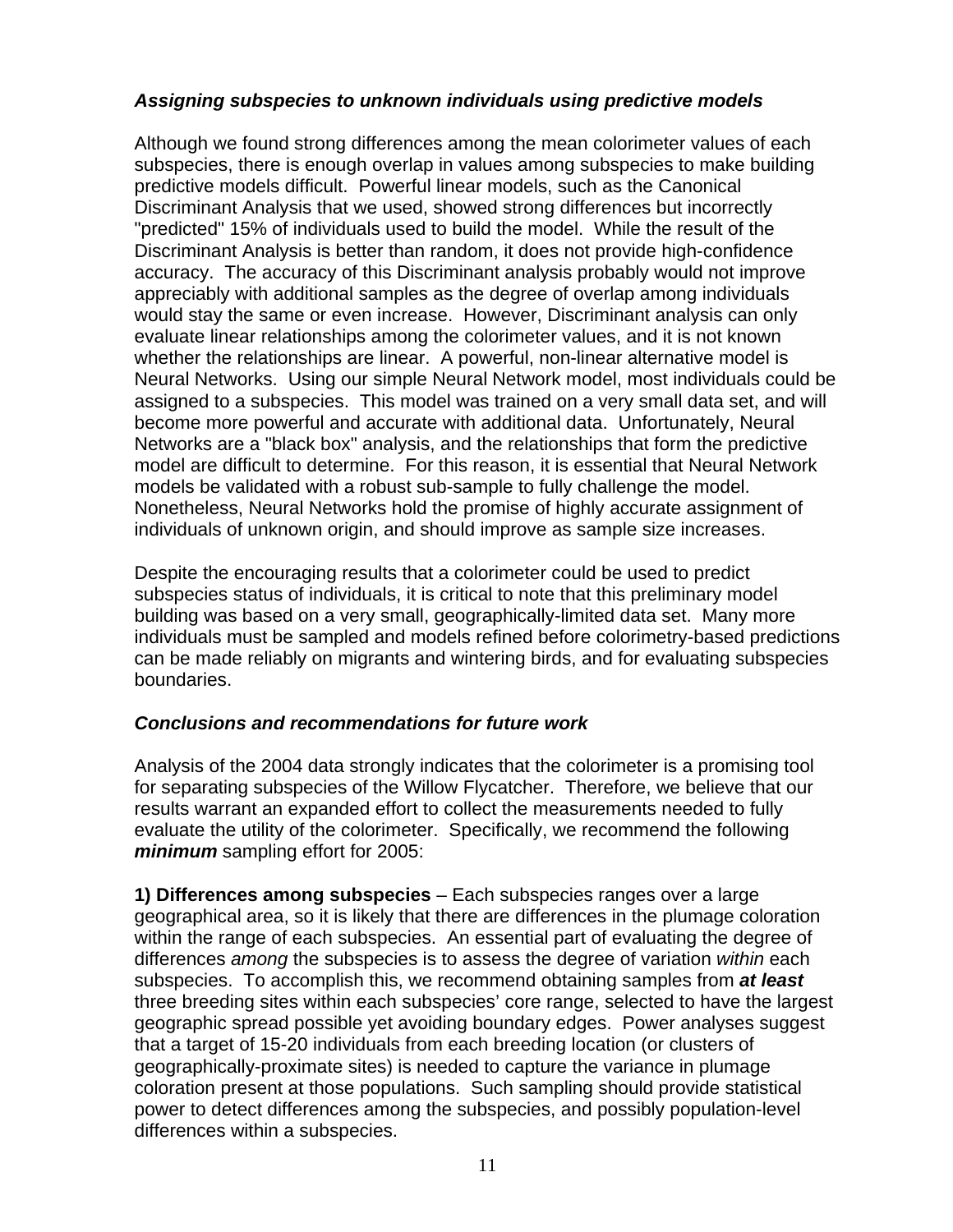**2) Plumage coloration fading** – To avoid limiting all sampling efforts to May and June, we need to sample several geographically distant populations over the course of a season to derive a correction factor to account for fading. Because a limited sampling period would greatly limit the utility of this tool, we strongly urge that an effort be made to account for fading. We suggest sampling at least one population from each of three to four regions (Southwest, Pacific Northwest, Great Basin region, eastern U.S.) at least three times within a season (early-May, mid-June, late-July).

**3) Predictive models** – The utility of a predictive model depends on the data used to construct the model, and colorimetery samples from many flycatcher breeding sites are needed to maximize the applicability of predictive models. Therefore, we emphasize the need for wide geographic sampling so that we have the greatest opportunity to capture the full variation in plumage coloration. If the above sampling suggestions are met or exceeded, we believe that a model could be constructed to predict subspecies status of unknown individuals with reasonable accuracy.

# **Acknowledgements**

This work was funded by the U.S. Geological Survey, U.S. Fish and Wildlife Service, and the U.S. Bureau of Reclamation. The hard work of many members of the SWCA and USGS banding crews made this study possible. Particular thanks to Gary Slater for sampling sites in Oregon and Washington. Thanks to Kimball Garrett and Barbara Kus for helpful comments on the report.